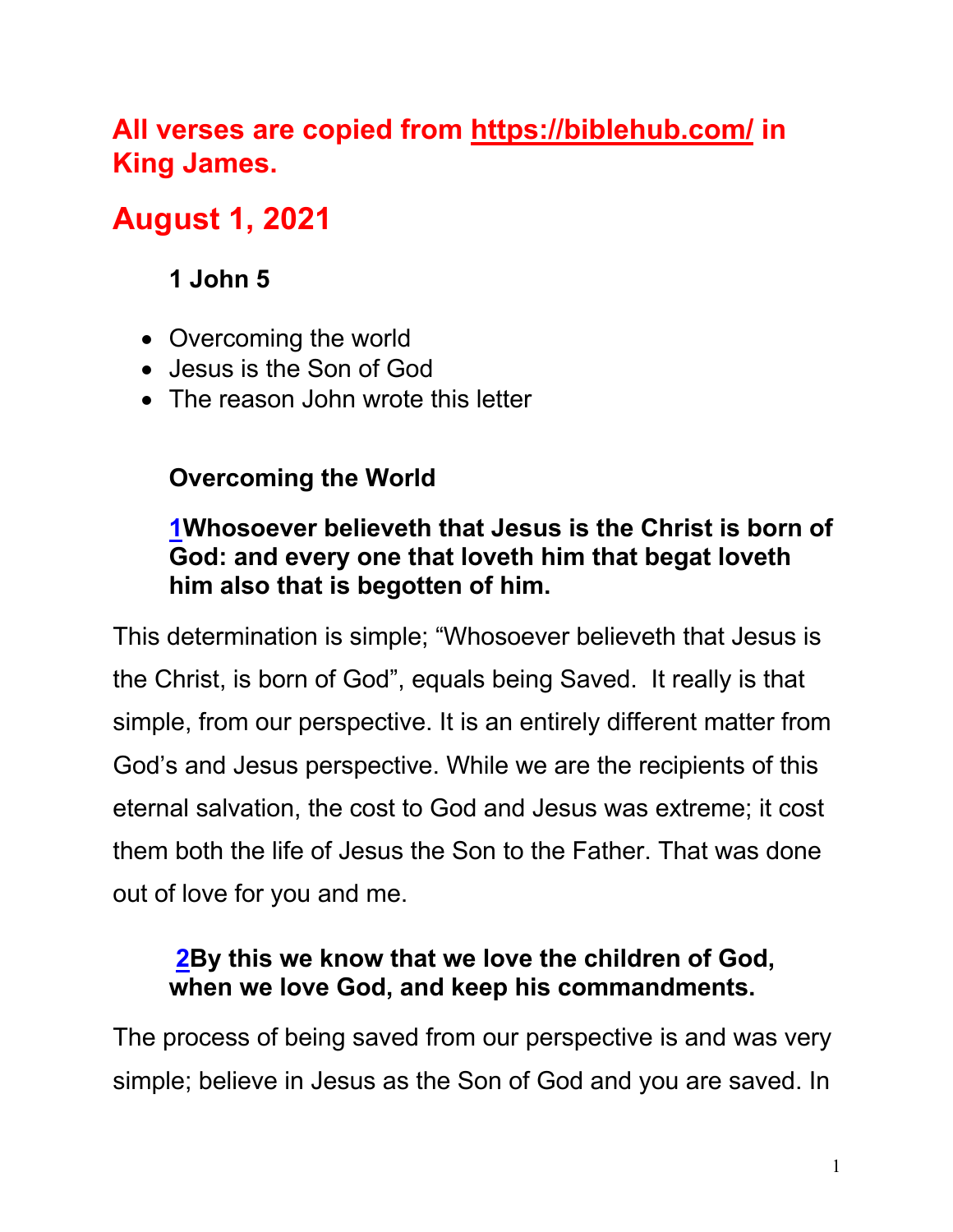verse 2 is added a more challenging element to the fallen sin riddled humans that Believe in Jesus Christ. The added step is, "keep His commandments". Walking out this life in the flesh is indeed challenging. God and Jesus showed Their Love to us by the act of sacrifice that they committed on our behalf. Now the question comes is how do we show our Love for them to include the Holy Spirit?

### **3For this is the love of God, that we keep his commandments: and his commandments are not grievous.**

The way we show our Love for God is by "keeping" His commandments. Where do we find which commandments we are to keep? Is it the 10 commandments is it the over 600 Commandments that the Jews have written down? The commandments we are to keep can be found in:

#### *Love*

*1 Corinthians 13:1Though I speak with the tongues of men and of angels, and have not charity (LOVE), I am become as sounding brass, or a tinkling cymbal. 2And though I have the gift of prophecy, and understand all mysteries, and all knowledge; and though I have all faith, so that I could remove mountains, and have not charity (LOVE), I am nothing. 3And though I bestow all my goods to feed the poor, and though I give my body to be burned, and have not charity (LOVE), it profiteth me nothing.*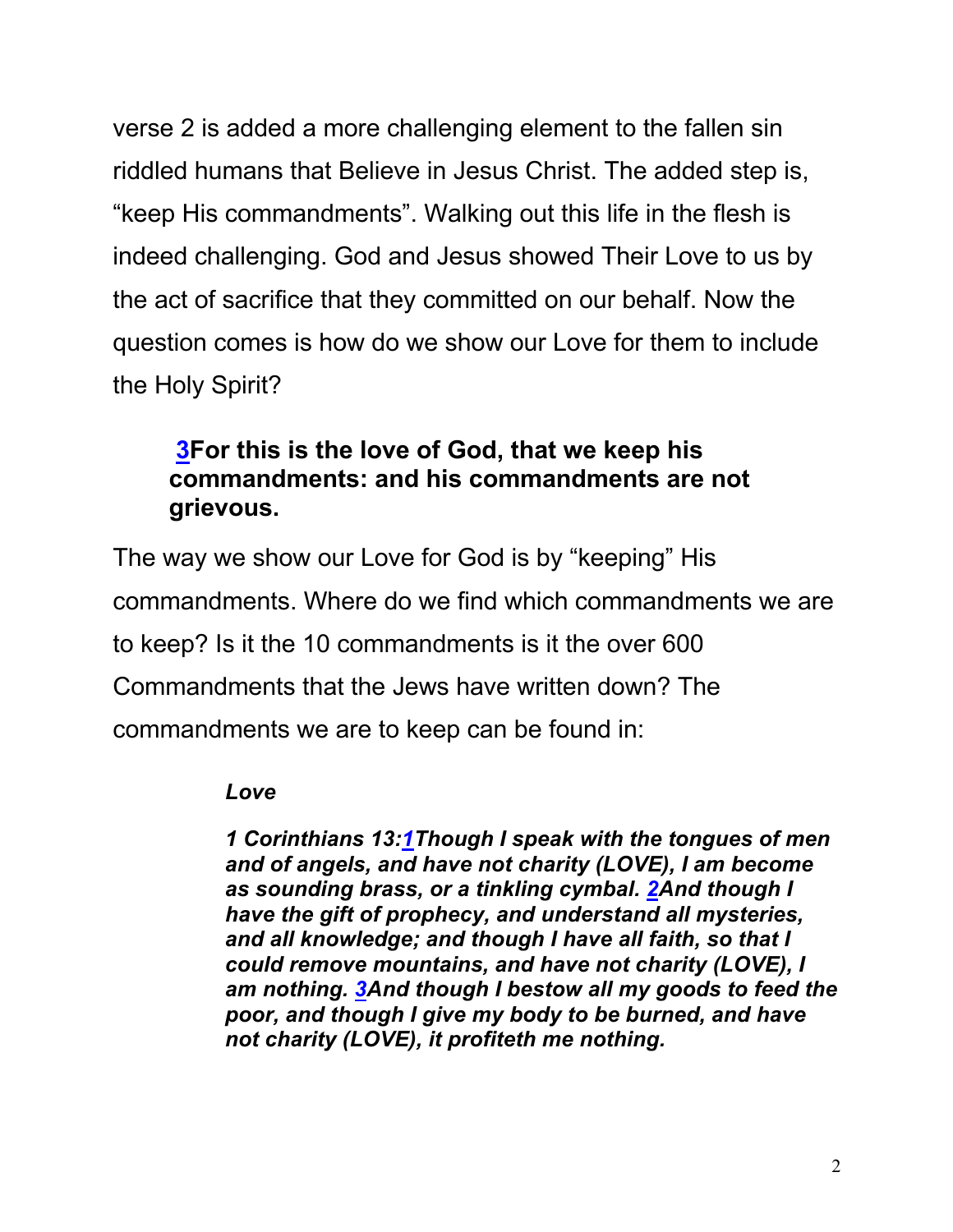*4Charity (LOVE) suffereth long, and is kind; charity (LOVE) envieth not; charity (LOVE) vaunteth not itself, is not puffed up, 5Doth not behave itself unseemly, seeketh not her own, is not easily provoked, thinketh no evil; 6Rejoiceth not in iniquity, but rejoiceth in the truth; 7Beareth all things, believeth all things, hopeth all things, endureth all things.*

*8Charity (LOVE) never faileth: but whether there be prophecies, they shall fail; whether there be tongues, they shall cease; whether there be knowledge, it shall vanish away. 9For we know in part, and we prophesy in part. 10But when that which is perfect is come, then that which is in part shall be done away. 11When I was a child, I spake as a child, I understood as a child, I thought as a child: but when I became a man, I put away childish things. 12For now we see through a glass, darkly; but then face to face: now I know in part; but then shall I know even as also I am known. 13And now abideth faith, hope, charity,(LOVE) these three; but the greatest of these is charity (LOVE). Emphasis and changing of the word "charity to LOVE is mine it is rendered as the better interpretation by numerous scholars.*

So, the commandments we are to keep are Faith, Hope and Love. Faith in who Jesus is, Hope that He will come for His Church soon and Love of all that God Loves. Those are the Commandments that Jesus left His disciples with and with us. Part of the commandant of Hope is that we share that "Hope" with the world that "all" might be saved.

**4For whatsoever is born of God overcometh the world: and this is the victory that overcometh the world,** *even* **our faith.**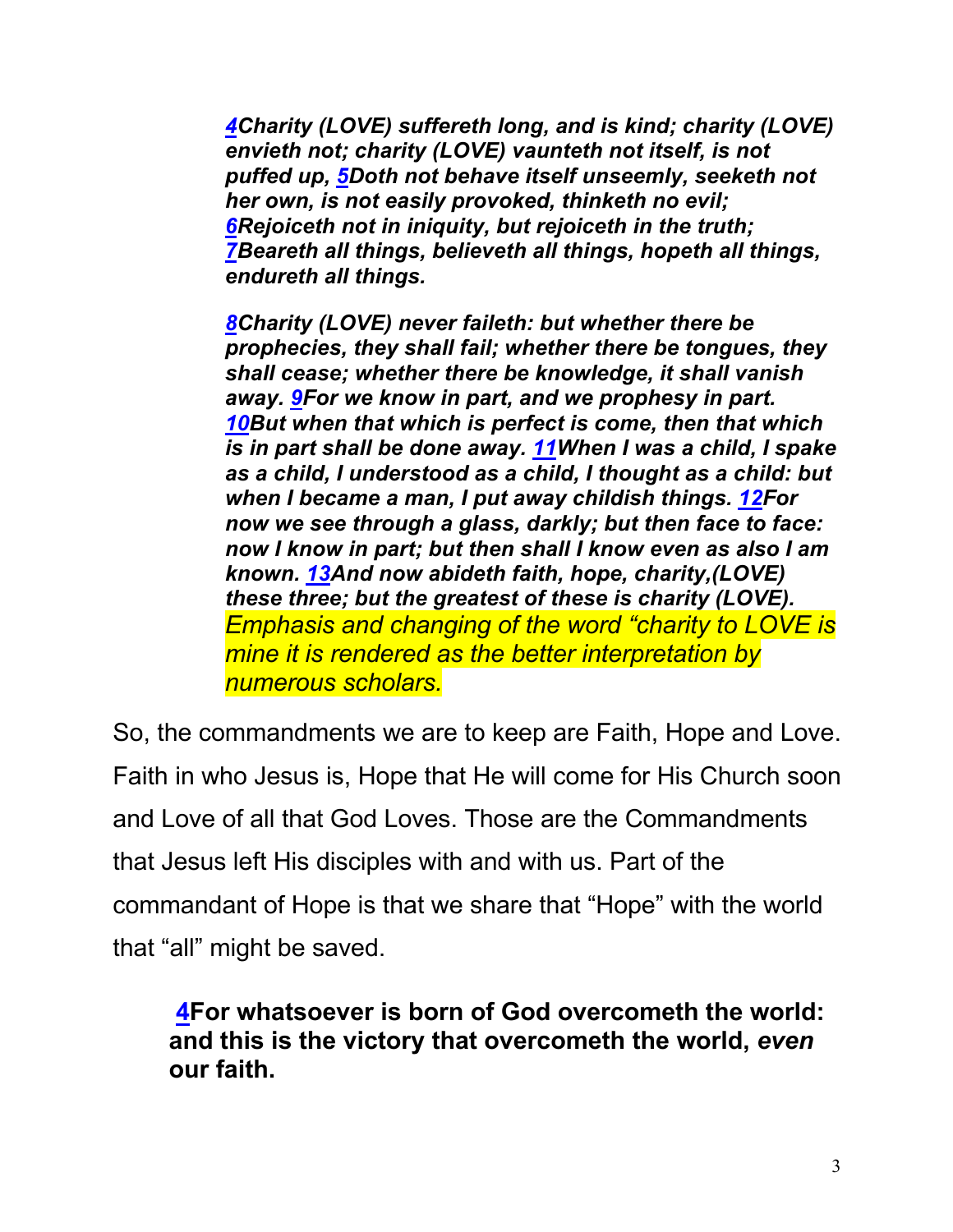It is our Faith that was given to us by God that is our anchor in carrying out the other two commandments.

> *Ephesians 4: 1I therefore, the prisoner of the Lord, beseech you that ye walk worthy of the vocation wherewith ye are called, 2With all lowliness and meekness, with longsuffering, forbearing one another in love; 3Endeavouring to keep the unity of the Spirit in the bond of peace. 4There is one body, and one Spirit, even as ye are called in one hope of your calling; 5One Lord, one faith, one baptism, 6One God and Father of all, who is above all, and through all, and in you all.*

*Ephesians 2:8For by grace are ye saved through faith; and that not of yourselves: it is the gift of God:*

### **5Who is he that overcometh the world, but he that believeth that Jesus is the Son of God?**

Again, Salvation = believeth that Jesus is the Son of God

Overcoming the world is the same equation. It is Jesus plus

nothing else, simply our faith and belief in those words. And even

our FAITH as we see in Ephesians 2:8 is THE gift from God.

#### **6This is he that came by water and blood,** *even* **Jesus Christ; not by water only, but by water and blood. And it is the Spirit that beareth witness, because the Spirit is truth.**

Water and blood are both present at the birth of a human being. Jesus was such a man with a miraculous difference, Mary was caused to become pregnant by the Power of the Holy Spirit not by any act of man. Jesus was born in the normal human way; the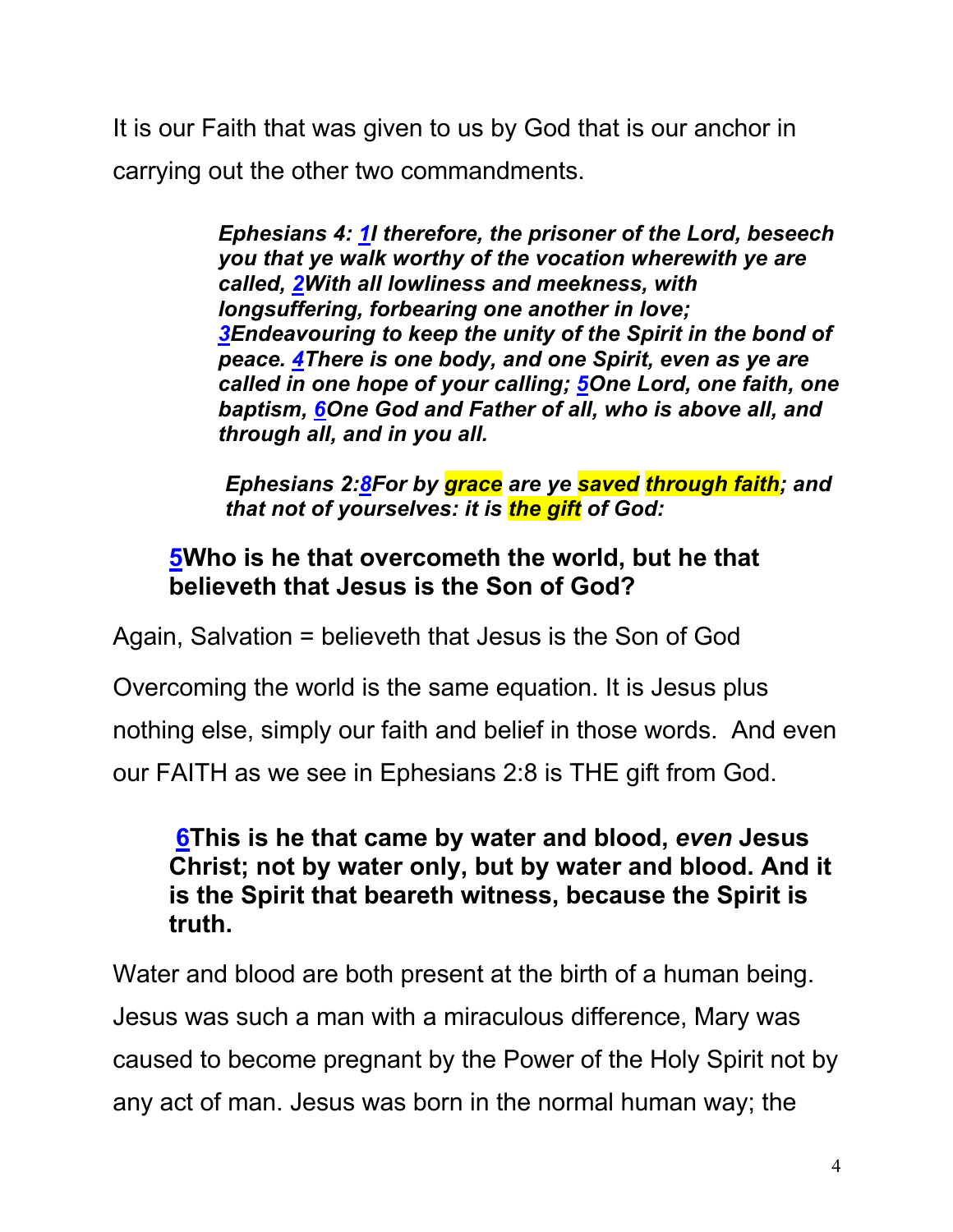difference was His inception as an infant in Mary's womb. It was by an act of God through the Holy Spirit. The same Spirit that is TRUTH.

### **7For there are three that bear record in heaven, the Father, the Word, and the Holy Ghost: and these three are one.**

From "Got questions" about how do we know that Jesus is the WORD?

"The phrase "word of God" appears often in the Bible and can have a slightly different meaning depending on context and the Hebrew or Greek word used. John 1:1-2 says, "In the beginning was the Word. And the Word was with God and the Word was God. He was in the beginning with God." Here, *Word* is a title of the Lord Jesus. The term translated "Word" is *logos*, which basically means "the expression of a thought." *Logos* can be thought of as the total message of God to man (Acts 11:1; 1 Thessalonians 2:13). Jesus embodied that total message, and that is why He is called the "Logos," or "Word," of God (Colossians 1:19; 2:9)."

The point being that God is God, Jesus is God, and the Holy Spirit is God, but each of them provide a separate yet united quality of the Trinity or Godhead.

### **8And there are three that bear witness in earth, the spirit, and the water, and the blood: and these three agree in one.**

This verse is generally agreed to say: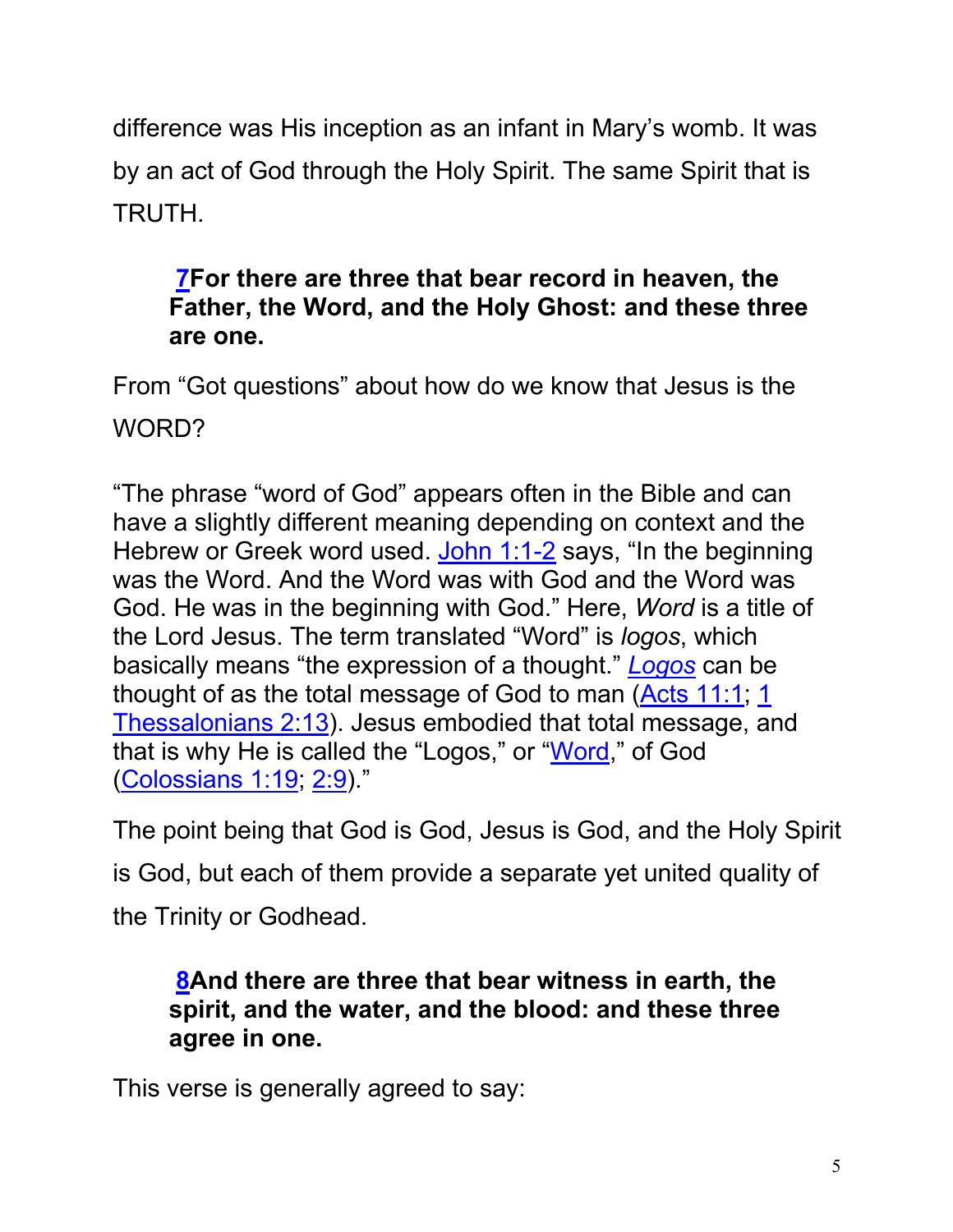The Spirit is the Holy Spirit that gives testimony in each believer and in turn to the world through the believing Church- collection of TRUE Believers.

The Water is the example of the Baptism of Christ and the cleansing of sin that came from that Baptism of new believers as a testimony of that person's newfound belief in Jesus and all that encompasses. Baptism is an outward testimony of an inward cleansing of the person's sin and their belief in Jesus Christ.

The Blood is a reference to the Saving nature of the Blood of Christ to the entire world but more specifically to those who accept Jesus as their Savior and recognize that it is by the Sacrifice of Jesus Blood on the Cross that we can be saved.

## **Jesus is the Son of God**

**9If we receive the witness of men, the witness of God is greater: for this is the witness of God which he hath testified of his Son. 10He that believeth on the Son of God hath the witness in himself: he that believeth not God hath made him a liar; because he believeth not the record that God gave of his Son. 11And this is the record, that God hath given to us eternal life, and this life is in his Son. 12He that hath the Son hath life;** *and* **he that hath not the Son of God hath not life.**

This record that is spoken of here are the lives of the Believers.

From Jesus through the Apostles down to the very last person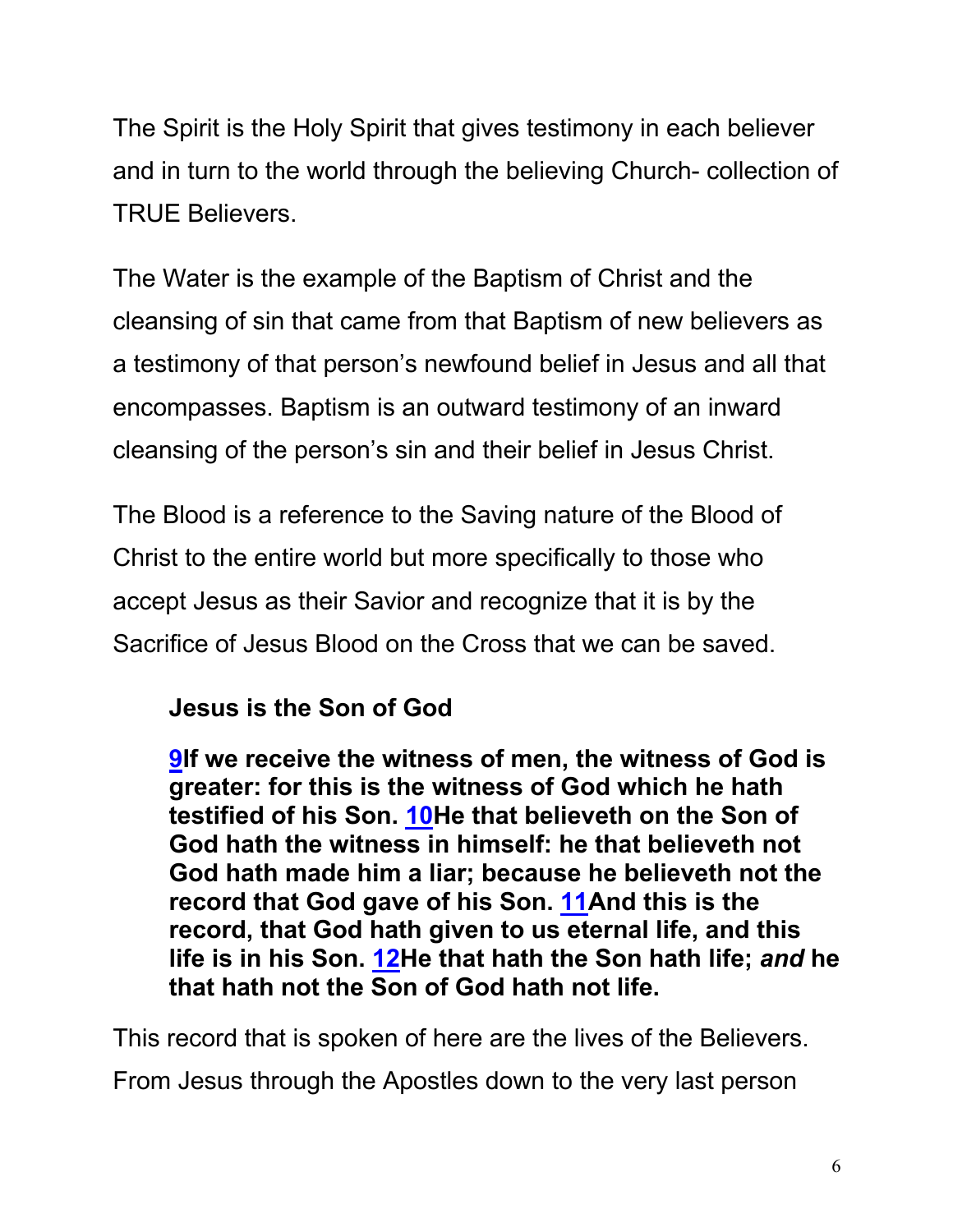who asks Christ into their life is the "record" that God had ordained to cry out to the world. If you are saved you are part of that record.

It is one thing to speak as a witness for Christ as Lord and Savior it is a far greater testimony to Live and Love as Christ encourages us to do, a silent witness if you will. A life lived in humbleness and Love is the most important part of this record John speaks of.

## **Purpose and Concluding Remarks**

**13These things have I written unto you that believe on the name of the Son of God; that ye may know that ye have eternal life, and that ye may believe on the name of the Son of God.**

If you have doubts as to whether you have eternal life, then you have a problem. If you need to go back and look at the lives of those who are committed to Christ and see how they walk out their lives, the testimony, the record is all there. However, if you must see before you believe, then that may be your problem. Jesus said it quite clearly, Faith is a gift from God and how we grow that gift of FAITH after being born again is very important.

> *John 20:29 Jesus saith unto him, Thomas, because thou hast seen me, thou hast believed: blessed are they that have not seen, and yet have believed.*

We all need to get to the point as the old saying goes: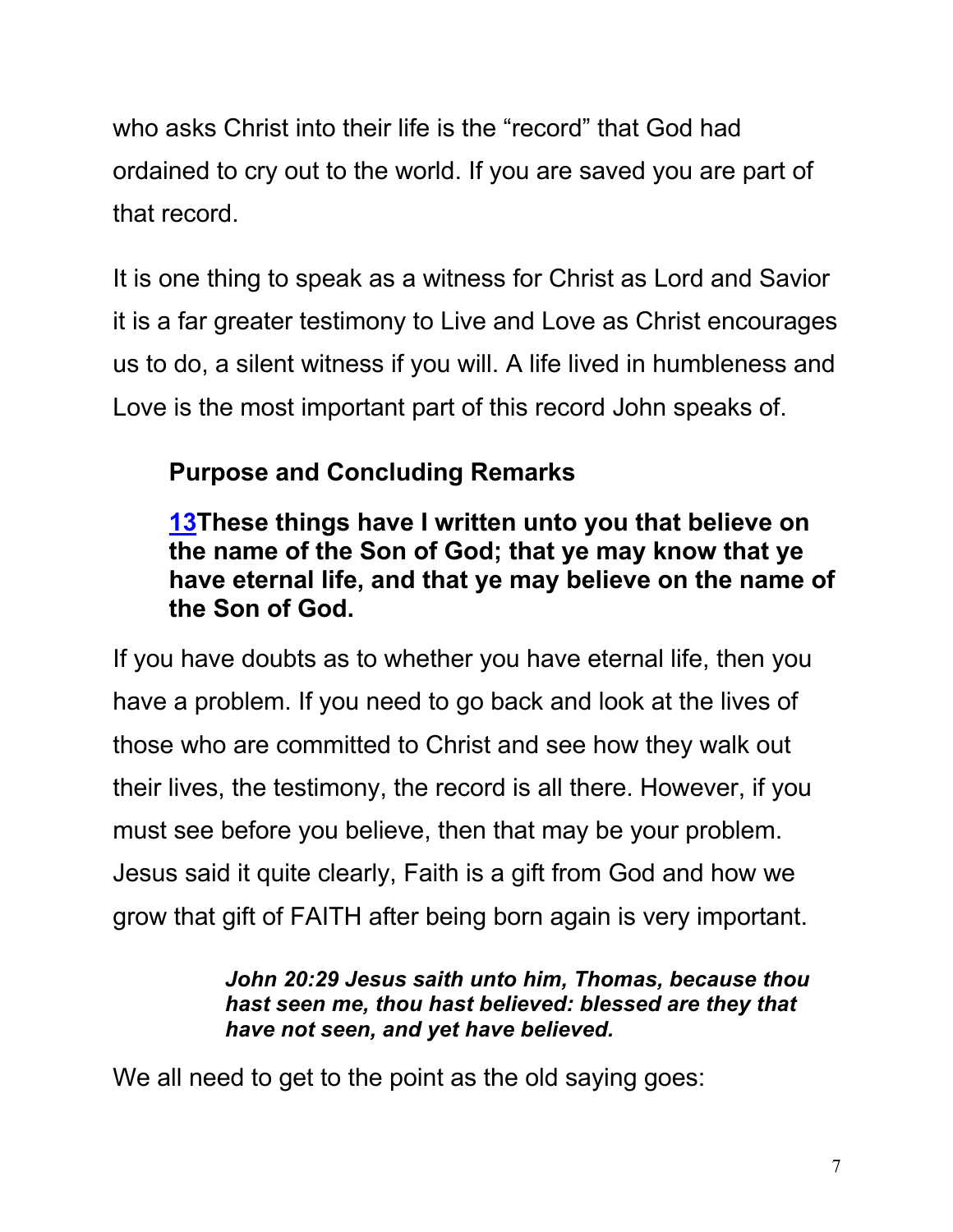"God said it, I believe it and that settles it!?

It is that blind seed of FAITH God gave us that then becomes "confidence" in what it is that we believe in.

**14And this is the confidence that we have in him, that, if we ask any thing according to his will, he heareth us: 15And if we know that he hear us, whatsoever we ask, we know that we have the petitions that we desired of him.**

We can truly take anything to the Throne of God, we can ask for anything. Keep in mind when you ask for something there are always potentially two answers and maybe three; yes, no, maybe!

**16If any man see his brother sin a sin** *which is* **not unto death, he shall ask, and he shall give him life for them that sin not unto death. There is a sin unto death: I do not say that he shall pray for it. 17All unrighteousness is sin: and there is a sin not unto death.**

Perhaps one of the most challenging verses in the New Testament to understand. The Catholics in error call these venial and mortal sins. We can get into that but just know they are incorrect, mainly because they believe it takes an act or work by the sinner to regain salvation. That is simply non-Biblical, refer for just one of many verses that disputes the idea of works salvation:

> *Ephesians 2:8 For by grace are ye saved through faith; and that not of yourselves: it is the gift of God: Not of works, lest any man should boast.*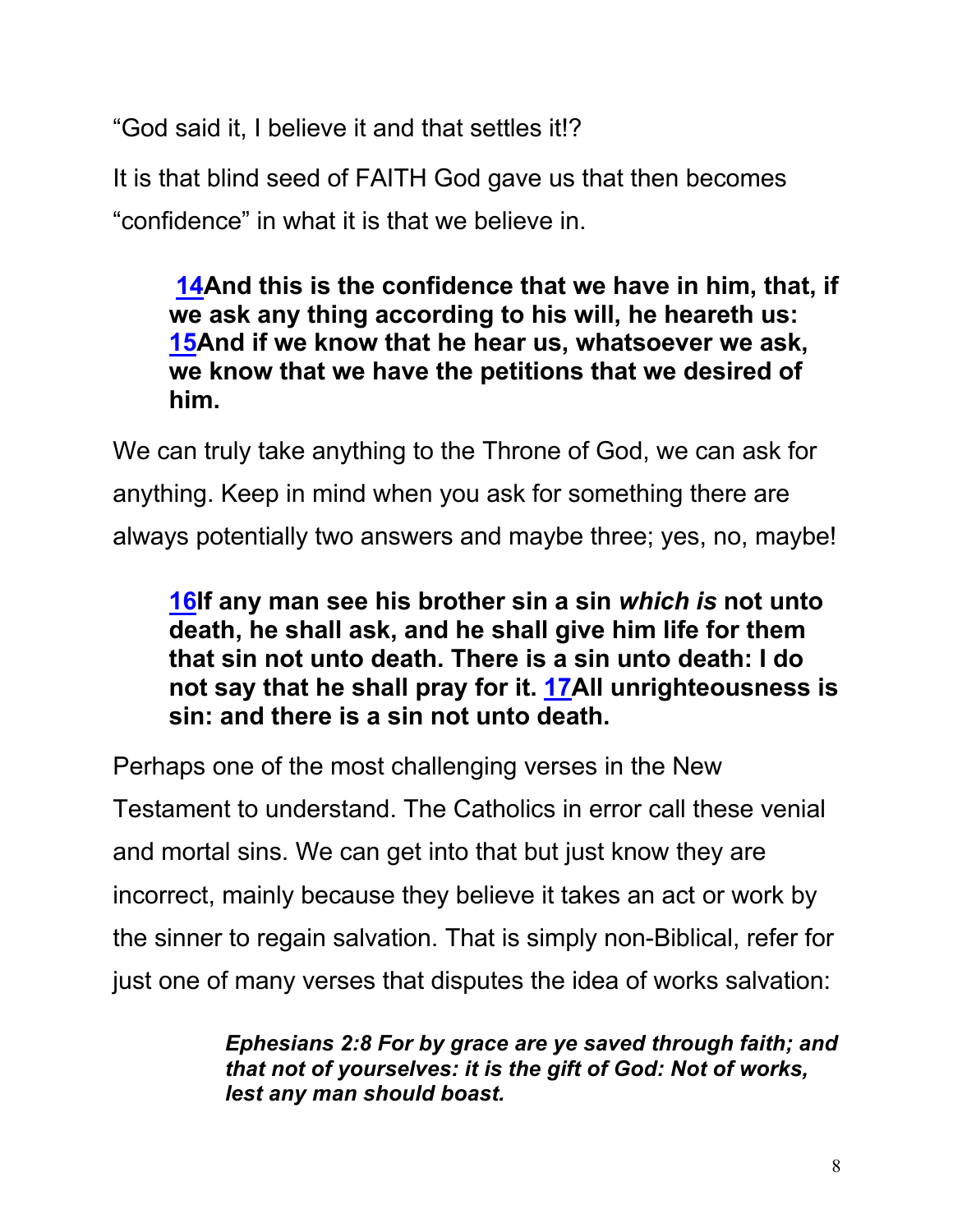The sin that leads to Spiritual death and that is what vs 17 is speaking of is rejection of Jesus Christ. Acceptance gives you eternal life with Christ, rejection gives you eternal life in Hell without hope or God. Not complicated, but millions upon millions will reject Christ and His free gift of Salvation.

So, when we see a brother or sister sinning "not unto death" in other words not rejecting Christ but committing one of any number of physical or spiritual sins we need to confront them and pray for them. If they have rejected Christ knowingly there is nothing, we can do for them, save one and that is as the Bible tells us to turn them over to Satan.

> *1 Corinthians 5:5 To deliver such an one unto Satan for the destruction of the flesh, that the spirit may be saved in the day of the Lord Jesus.*

### **18We know that whosoever is born of God sinneth not; but he that is begotten of God keepeth himself, and that wicked one toucheth him not.**

As sinners we read this with some trepidation or at least we should. It declares that "whosoever is born of God sinneth not;"

Are you born of God, were you given right to sonship and daughter ship by the Blood of Christ?

*1 John 3: 1Behold, what manner of love the Father hath bestowed upon us, that we should be called the sons of God:*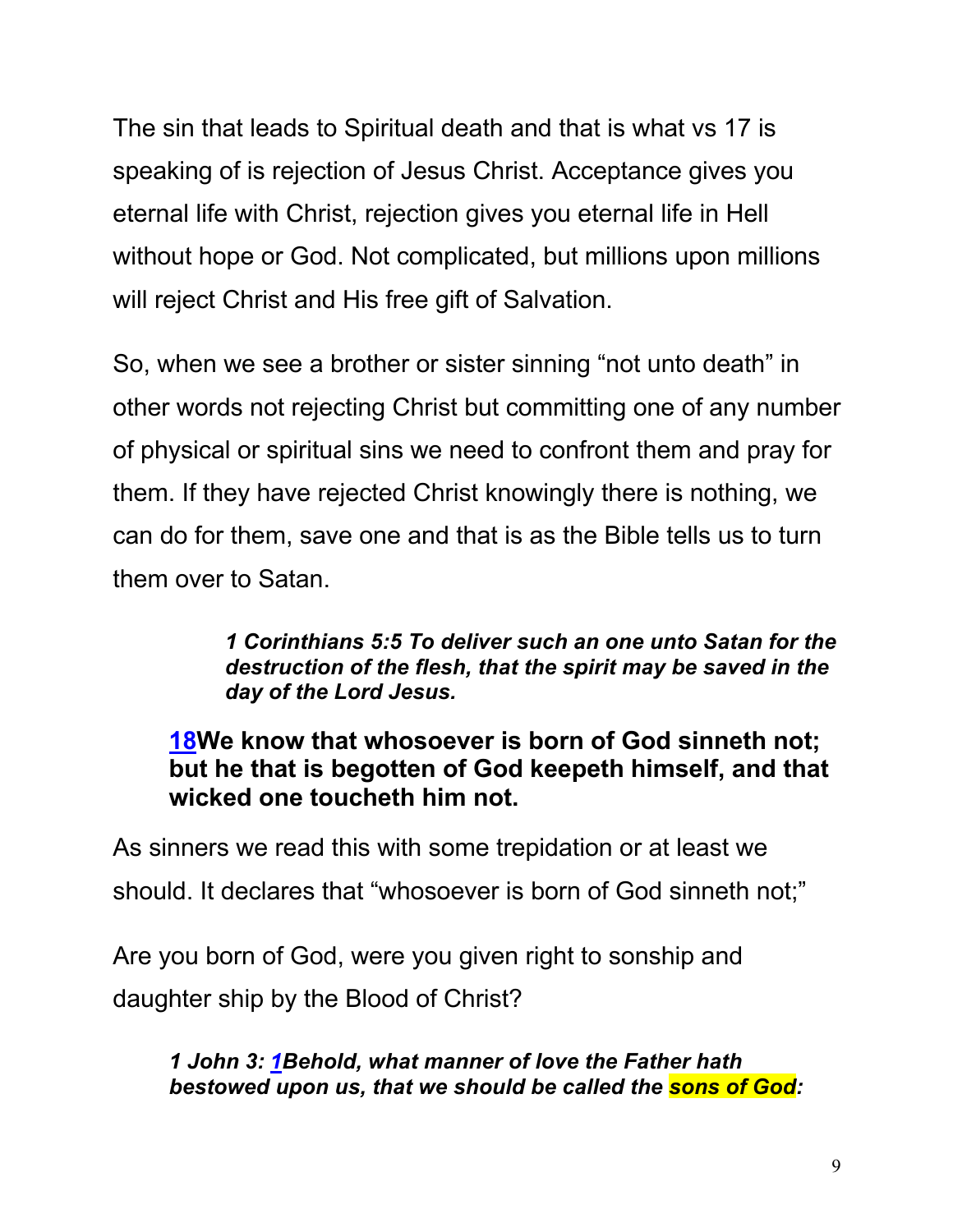*therefore the world knoweth us not, because it knew him not. 2Beloved, now are we the sons of God, and it doth not yet appear what we shall be: but we know that, when he shall appear, we shall be like him; for we shall see him as he is. 3And every man that hath this hope in him purifieth himself, even as he is pure.*

We have studied and discussed at length the three principals that Jesus Himself laid out for a True Believer. Faith, Hope and Love and the greatest of these is Love. Jesus knew who He was talking to, He was talking to sinners, fallen men and women. So how could He first call us Brothers and Sisters and secondly how could John say that "**whosoever is born of God sinneth not"**?

#### *1 John 1:8If we say that we have no sin, we deceive ourselves, and the truth is not in us.*

The answer to that question is answered the next verse of 1 John 1:9

#### *1 John:1:9If we confess our sins, he is faithful and just to forgive us our sins, and to cleanse us from all unrighteousness.*

All our Christian walk comes back to and hinges on those three concrete principals Jesus left us with. Faith, Hope and Love and the greatest of these is Love.

Faith in God and in His Son and what He did for us through His Grace and Mercy. We have got to have that so seared into our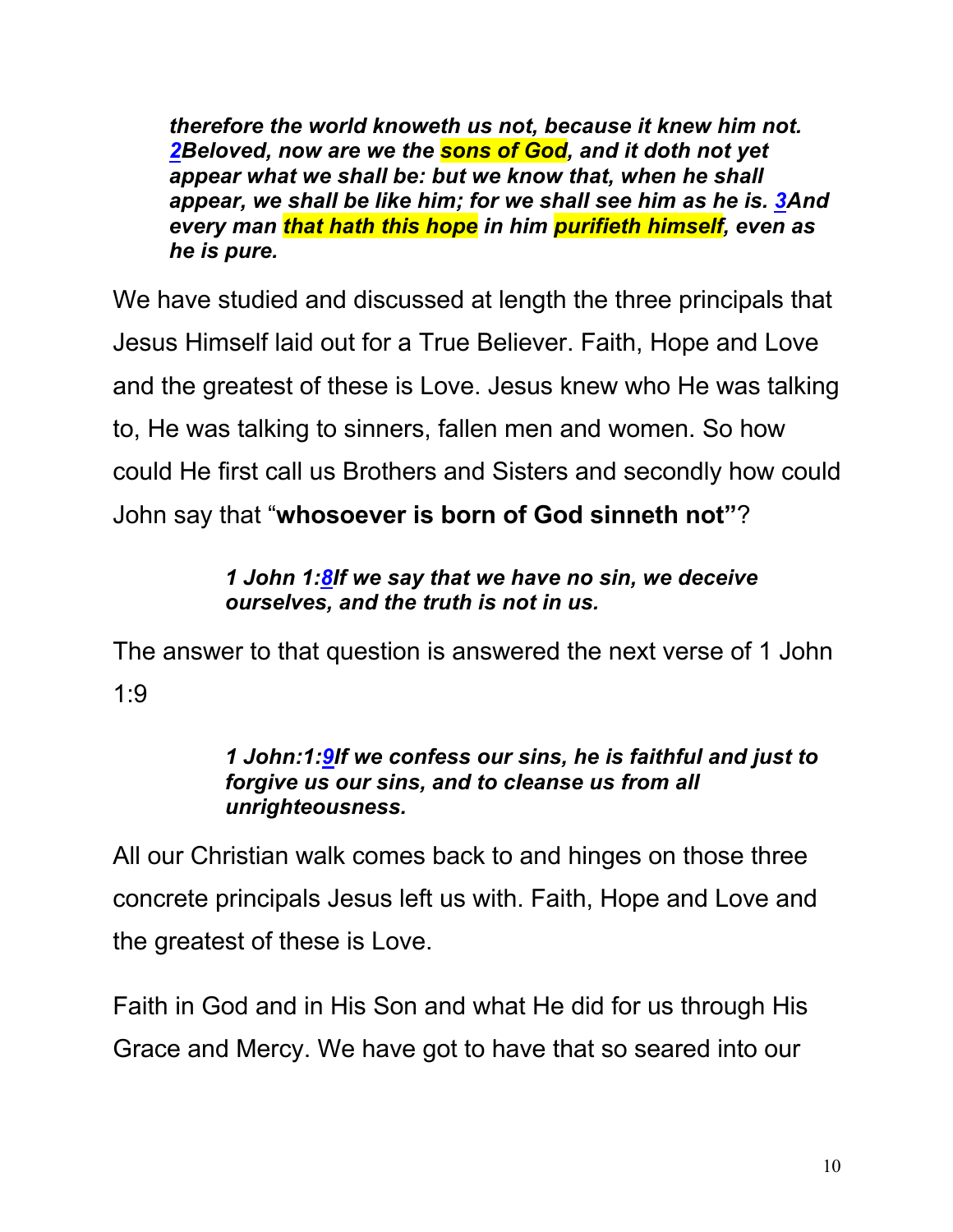hearts and minds that it is the default position and answer to all questions the world or Satan would ever ask us.

Hope in the coming eternal life that Jesus promised us. Hope in His redemptive power to save all who would be saved. Hope that will last an eternity.

And finally Love, love of Christ our Lord and Savior, our Advocated before the Thorne of God. Love of the Father who by His Will created all things that exist and through His Will of Love extended to us Grace and Mercy when He had no reason to other than His Love Nature. And a Love that was so vast He would sacrifice His only Son to save us; the sinners of this world.

Love of God the Holy Spirit that endures with us as we repeated stumble into sin. The Holy Spirit who gently causes us to repent of the sins we commit keeping us in a right relationship with the Father.

**19***And* **we know that we are of God, and the whole world lieth in wickedness. 20And we know that the Son of God is come, and hath given us an understanding, that we may know him that is true, and we are in him that is true,**  *even* **in his Son Jesus Christ. This is the true God, and eternal life.**

I pray that God will protect all of us from the evil that is at work in this world. It is growing more evil every day. We know that the